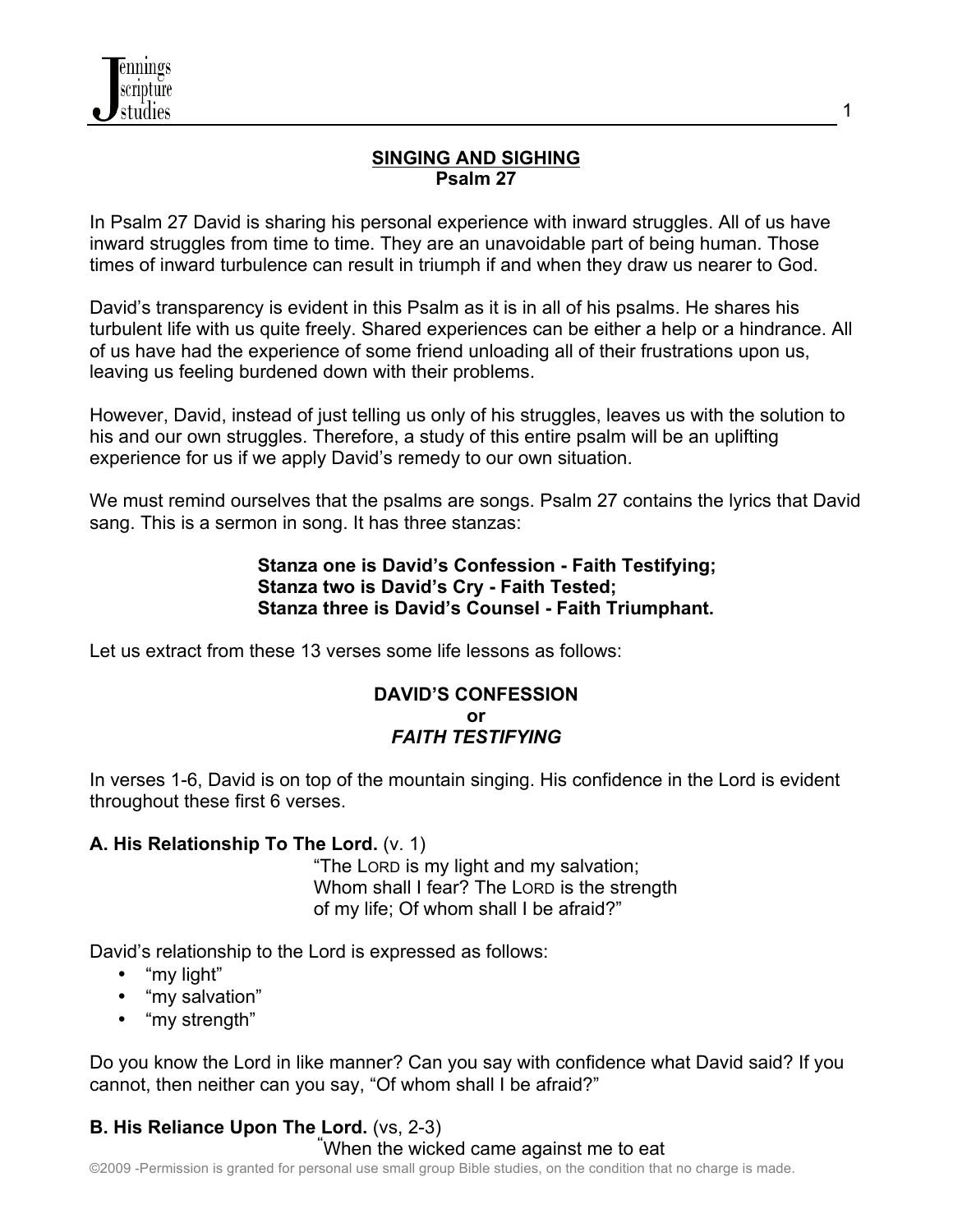up my flesh, My enemies and foes, They stumbled and fell. **<sup>3</sup>** Though an army may encamp against me, My heart shall not fear; Though war may rise against me, in this I will be confident."

# **C. His Refuge In The Lord.** (vs. 4-5) **"**

One thing I have desired of the LORD, That will I seek: That I may dwell in the house of the LORD all the days of my life, to behold the beauty of the LORD, and to inquire in His temple. For in the time of trouble He shall hide me in His pavilion; in the secret place of His tabernacle He shall hide me; He shall set me high upon a rock."

#### **D. His Resolve Before The Lord.** (v.6) **"**

And now my head shall be lifted up above my enemies all around me; Therefore I will offer sacrifices of joy in His tabernacle; I will sing, yes, I will sing praises to the LORD."

Sometimes praising God takes a extra effort. As we experience pain, we still must exhibit praise if we truly believe that "All things work together to them that love God, to those who are the called according to his purpose" (Romans 8:28).

We should be thanking God in every thing that we go through. We need to praise him through the pain, praise him though the disappointment, praise Him when all seems lost! Praise Him ,for God has not lost control!

#### **DAVID'S CRY or**  *FAITH TESTED*

There is a change that takes place beginning in verse 7. In verse 7 he said, "Hear, O LORD, when I cry with my voice!"

David's *cheers* turned to *tears*, his *singing* turned to *sighing.* In verses 1-6 he is singing and praising, in verse 7-13 he is sorrowing and sighing.

That is the rhythm of life isn't it? Life is comprised of praiseful singing and also of painful sighing. Some days we are on the mountain top and others we are in the valley; some days have sunshine, some shadows; we experience both joy and sadness—that's life!

David's humanness is on display in all of his psalms and is here displayed unashamedly in the following verses. We see:

# **A. His Recourse in Times of Invasion.**

#### In verse twelve David says,

©2009 -Permission is granted for personal use small group Bible studies, on the condition that no charge is made.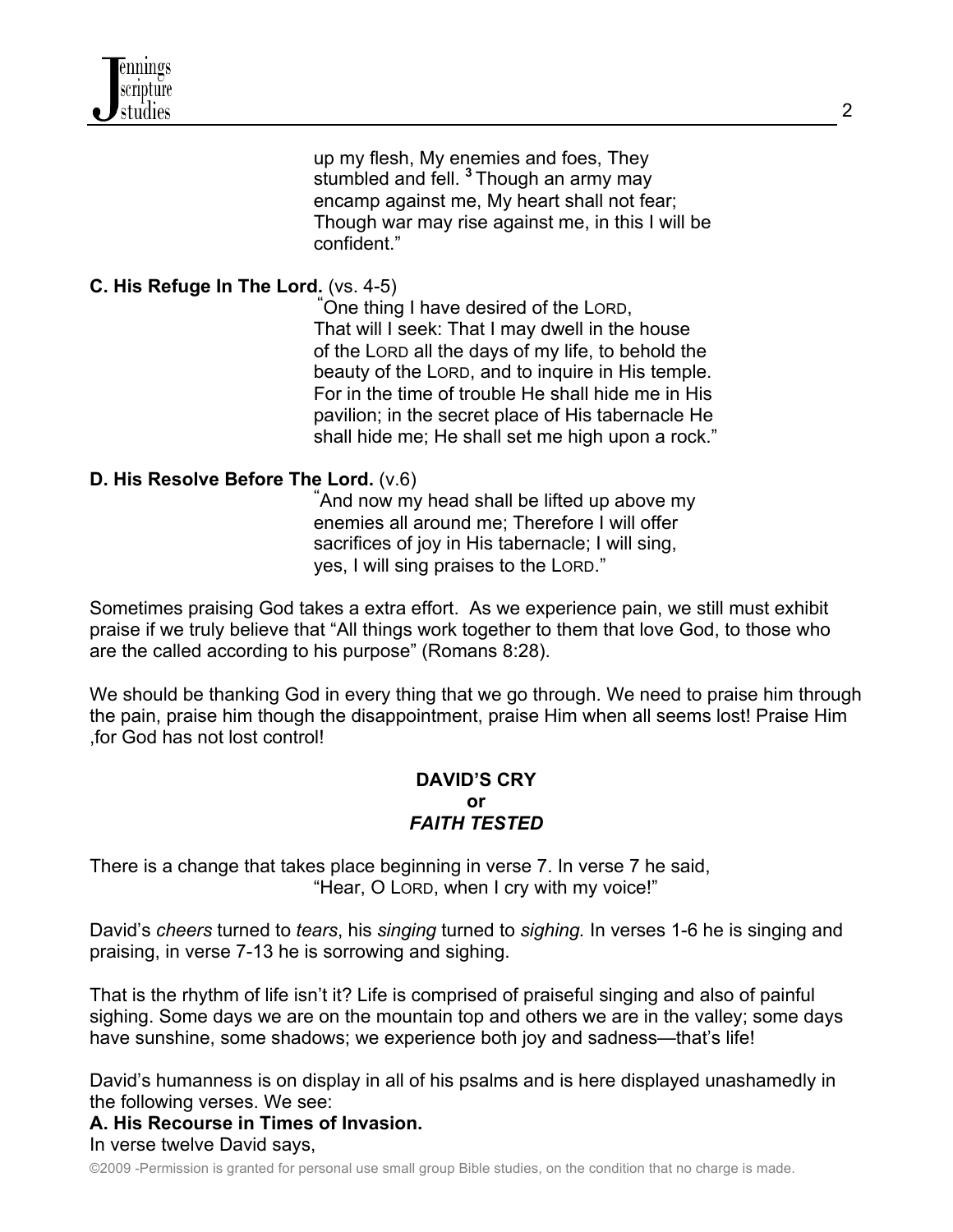"Do not deliver me to the will of my adversaries; for false witnesses have risen against me, and such as breathe out violence."

#### So, what does David do? He cries out to God as recorded in verse seven: "Hear, O LORD, when I cry with my voice! Have mercy also upon me, and answer me."

Have you ever called out to God saying, "Have mercy upon me?" I have. There have been times of unnerving experiences, physical danger, emotional exasperation, etc. when I have cried out to God as David did. And then, when I experienced God's mercy in whatever situation, I praised Him for His mercies.

C. H. Spurgeon said, "When we bless God for mercies, we usually prolong them. When we bless God for miseries, we usually end them. Praise is the honey of life which a devout heart extracts from every bloom of providence and grace."

Job reminds us that "Man is born to trouble, as the sparks fly upward" (Job 5:7). There are no trouble-free lives! When experiencing troubles, we should follow David's example and turn to the Lord, calling out to Him.

# **B. His Response To God's Invitation.** (v.8) **"**

When You said, "Seek My face, "My heart said to You, "Your face, LORD, I will seek."

There are numbers of times various writers of scripture counsel us to "seek the Lord." But when did the Lord say, "Seek My face?" or "Seek me"? Here are several references:

2 Chronicles 7:14 – "If My people who are called by My name will humble themselves, and pray and *seek My face*, and turn from their wicked ways, then I will hear from heaven, and will forgive their sin and heal their land."

Hosea 5:15 – In Hosea chapter 5 God promises judgment upon Ephraim and Judah because of their sinfulness. He says, "I will return again to My place till they acknowledge their offense. Then they will *seek My face*; in their affliction they will earnestly seek Me." Here is clear evidence that God uses affliction to get the attention of His wayward children. Affliction is a tool of correction, not in all cases, but some cases.

Therefore, when troubles of any nature assail us, let us hastily turn to the Lord for He promises: "Those that seek me early shall find me" Proverbs 8:17), and He furthermore says, "You will seek Me and find Me, when you search for Me with all your heart" (Jeremiah 29:13).

David was quick to respond to the Lord's invitation for he said, "**"** When You said, "Seek My face, "My heart said to You, "Your face, LORD, I will seek." Let us do likewise!

# **C. His Requests for God's Intervention.**

His requests are in two categories:

©2009 -Permission is granted for personal use small group Bible studies, on the condition that no charge is made.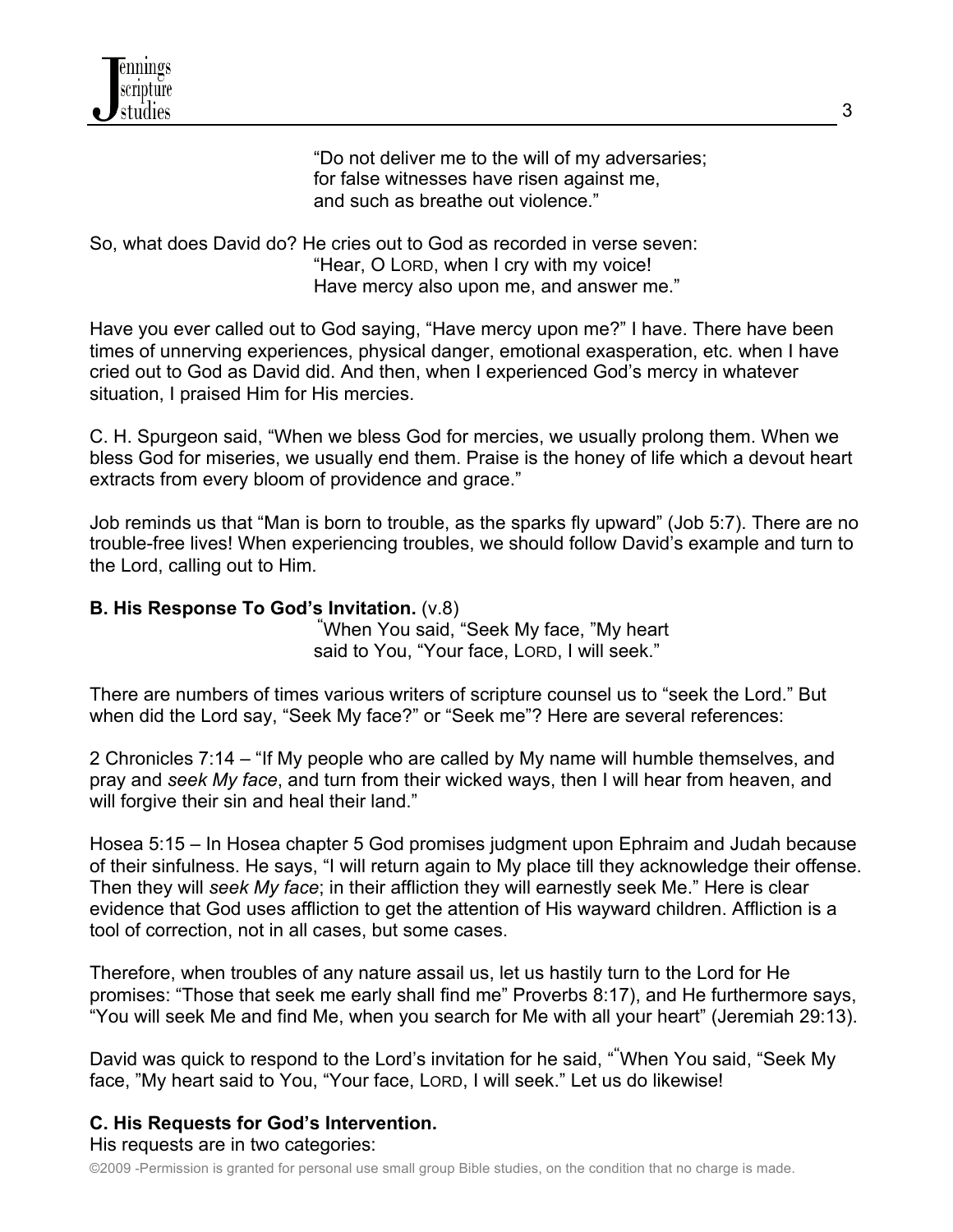# 1. He asks God to safeguard him. (vs.9-10)

 "Do not hide Your face from me; Do not turn Your servant away in anger; You have been my help; Do not leave me nor forsake me, O God of my salvation. When my father and my mother forsake me, Then the LORD will take care of me."

David pretty well covers all bases in requesting God to safeguard him. He said, "Do not hide", "do not turn…away", "Do not leave", do not "forsake me". We pray similarly when we are in dire straights, don't we?

2. He asks God to shepherd him. (vs. 11-12)"

Teach me Your way, O LORD, And lead me in a smooth path, because of my enemies. Do not deliver me to the will of my adversaries; for false witnesses have risen against me, and such as breathe out violence."

From voicing what he does not want God to do, he then speaks of what he does want God to do: "teach me" and "lead me"—"teach me Your way", "lead me in a smooth path."

Peter Marshall, former Chaplain of the S.S. Senate, said, "It is a fact of Christian experience that life is a series of troughs and peaks. In His efforts to get permanent possession of the soul, God relies on the troughs more than the peaks. And some of His special favorites have gone through longer and deeper troughs than anyone else." (Erwin Lutzer quotes Marshall in Pastor to Pastor, Kregel, 1998, p. 30.) Hasn't that been our experience throughout life?

"Every adversity that comes across our path, whether large or small, is intended to help us grow in some way. If it were not beneficial, God would not allow it or send it, "For he does not willingly bring affliction or grief to the children of men" (Lamentations 3:33). God does not delight in our sufferings. He brings only that which is necessary, but He does not shrink from that which will help us grow." (Jerry Bridges, Trusting God, 1988, p. 177.)

"Let all true Christians remember, that their best things are yet to come. Let us count it no strange thing, if we have sufferings in this present time. It is a season of probation. We are yet at school. We are learning patience, gentleness, and meekness, which we could hardly learn if we had our good things now. But there is an eternal holiday yet to begin. For this let us wait quietly. It will make amends for all. "Our light affliction which is for the moment, works for us more and more exceedingly an eternal weight of glory" (2 Cor. 4:17). (J.C. Ryle, Commentary on Matthew 14.)

To Whom do you turn in times of testing? Where do you go for safeguarding and shepherding? Dottie Rambo, like David, wrote a song that points us in the right direction. The song is:

# **I GO TO THE ROCK**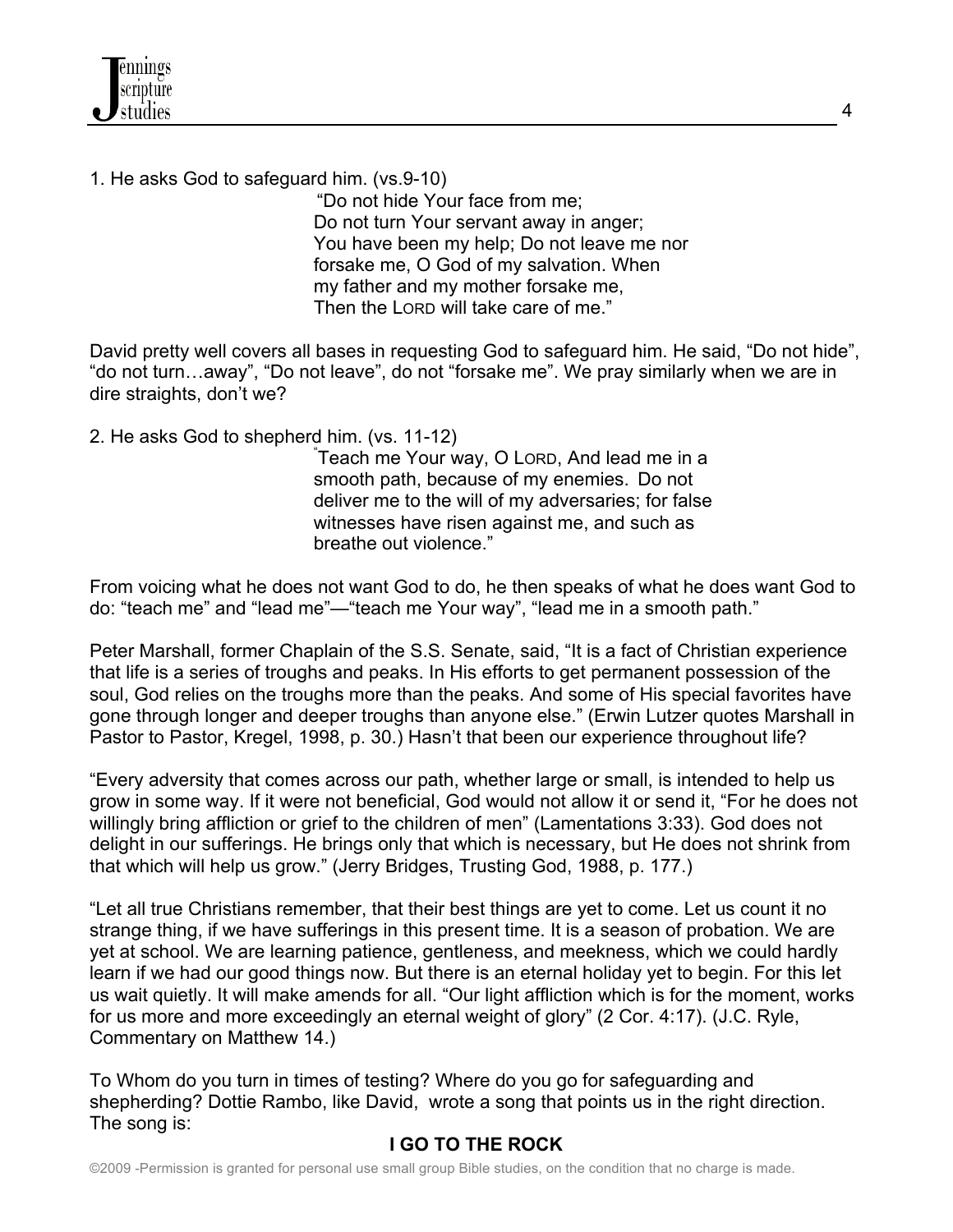"Where do I go, When there's nobody else to turn to? Who do I talk to, when nobody wants to listen? Who do I lean on, when there's no foundation stable? I go to The Rock, I know He's able, I go to The Rock.

Chorus:

I go to The Rock of my salvation, I go to the Stone that the builders rejected, I run to the Mountain and the Mountain stands by me! When the earth all around me is sinking sand, On Christ the Solid Rock I stand; When I need a shelter, When I need a friend I go to The Rock."

# **DAVID'S COUNSEL or**  *FAITH TRIUMPHANT*

David begins his song on the mountain top; he then has a valley experience but in the concluding two verses he is back on top of the mountain! He's testified, been tested and now we see him triumphant. Examine closely the postlude to this psalm in verses 13 and 14.

# **A. The Past Experience That He Had.** (v.13a)

"I would have lost heart, unless I had believed…."

David had a tough life in the wilderness when Saul was hunting him intent upon killing him. He was on the run, living off of the land, sleeping in caves and threatened from all sides. He confesses that at that time he almost "lost heart." What enabled him to endure? Let him tell us: "I would have lost heart, unless I had believed…" – his faith in his faithful God saw him through.

When we are going through wilderness experiences in our world, be encouraged by the words of the writer of Hebrews who reminds us as follows:

"Do not cast away your confidence, which has great reward. 36 For you have need of endurance, so that after you have done the will of God, you may receive the promise: "For yet a little while, and He who is coming will come and will not tarry. Now the just shall live by faith; but if anyone draws back, my soul has no pleasure in him" (Hebrews 10:35-38).

Forget the past, as much as is humanly possible, and focus upon living in the present with faith reaching forth to grasp the promises of God.

# **B. The Present Expectation That He Had.** (v.13b)

"….that I would see the goodness of the Lord In the land of the living."

"The land of the living" is where David was when he wrote the psalm. He expected to see the goodness of the Lord in his lifetime. He was not living in the past and bemoaning his past troubles, but he was moving on and enjoying the Lord.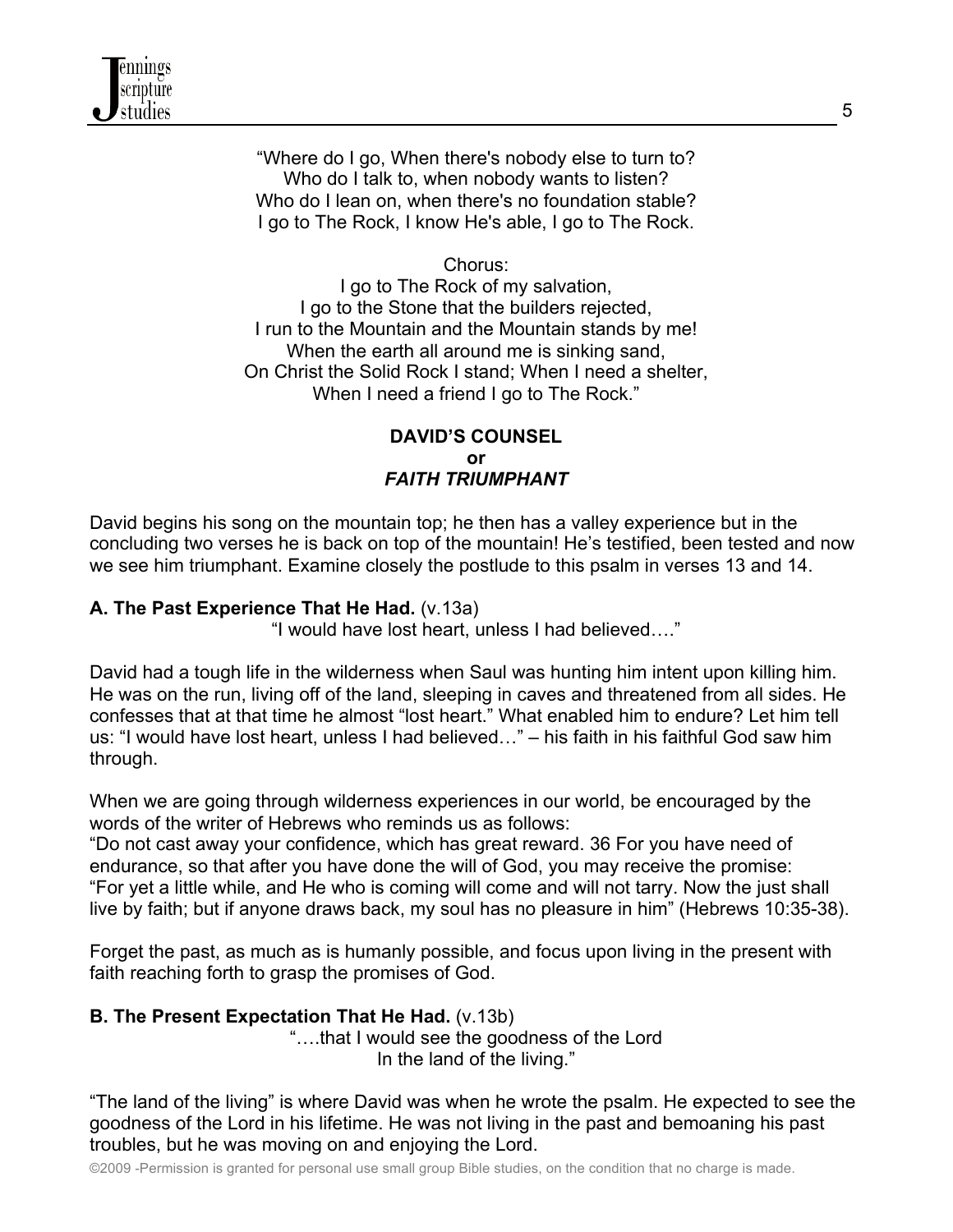I disagree with H. G. Wells who said, "We live in reference to past experience and not to future events." Yes, the past is prologue but, for the believer, the future prospect and promises of the Lord color our perspective upon our present lifetimes.

While living *in* the present, we live *for* the future. Paul wrote: "Forgetting those things which are behind and reaching forward to those things which are ahead, I press toward the goal for the prize of the upward call of God in Christ Jesus" (Philippians 3:13-14).

# **C. The Prescriptive Exposition That He Gives.** (v.14)

"Wait on the LORD; be of good courage, and He shall strengthen your heart; wait, I say, on the LORD!"

David is talking both to himself and to others in this verse and he shares the secret of the overcoming saint—it is this: "Wait on the LORD; be of good courage." This dual action will result in strength—"He shall strengthen your heart."

#### **CONCLUSION**

We learn from David's experience expressed in this psalm:

- that our testimony is only as genuine as the testings we endure;
- that sighing is as much a part of life as singing;
- that, as Job said, "When he has tried me, I shall come forth as gold" (Job 23:10) that's triumph!

Life is a tapestry. One side of the tapestry appears to be a mish-mash of jumbled, disorganized threads; the other side a beautiful array of colorful weavings. A poet explains the matter as follows:

#### **Just A Weaver**

"My life is but a weaving, Between my Lord and me, I do not choose the colors, He worketh steadily.

Ofttimes he weaveth sorrow, And I in foolish pride Forget He sees the upper. And I the underside.

Not till the loom is silent, And the shuttles cease to fly, Will God unroll the canvas, And explain the reasons why

#### The dark threads are as needful